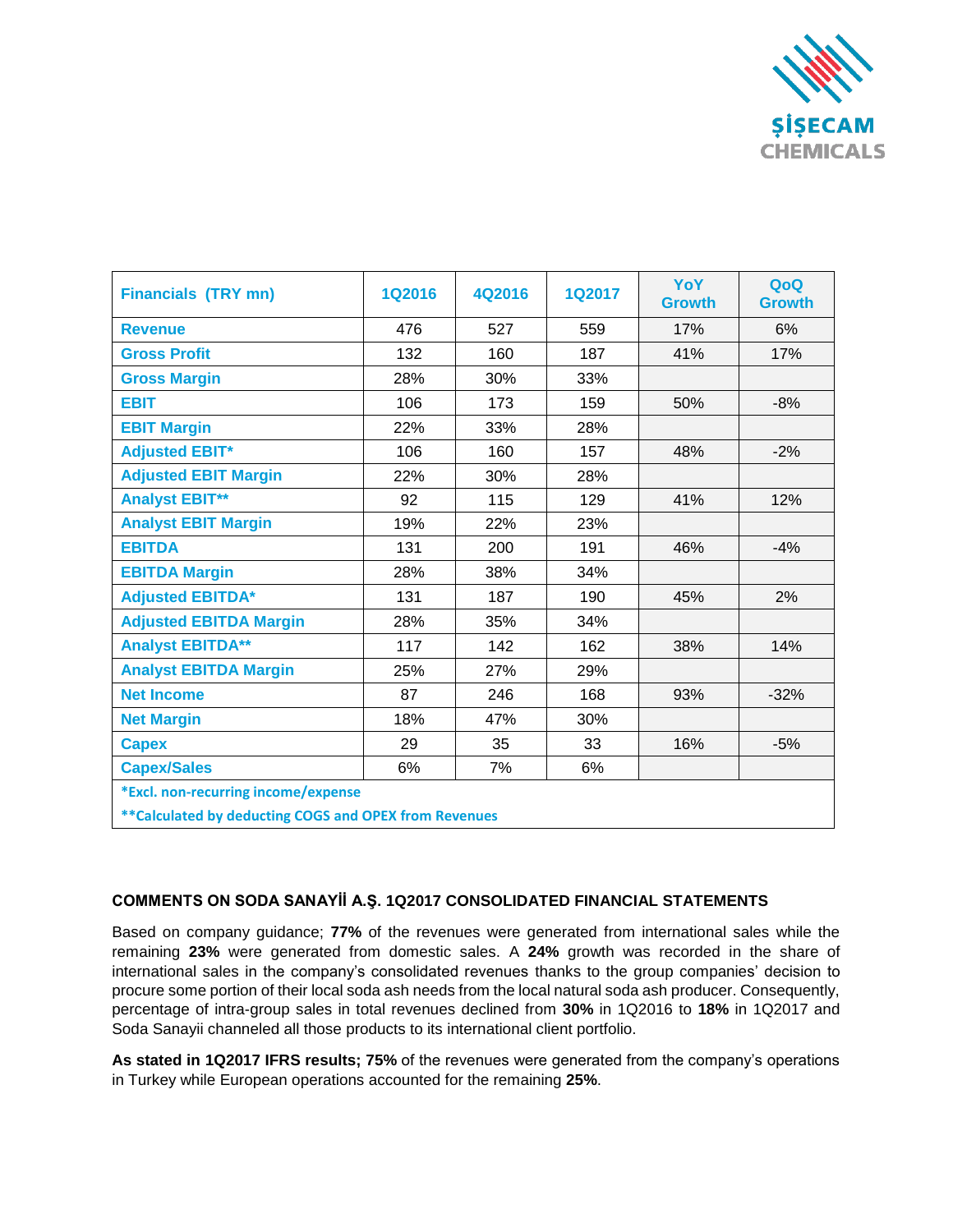**65%** of the revenues were generated from the sale of soda chemicals and other products whereas contribution of chromium chemicals business to the consolidated revenues was **28%**. Revenues generated from electricity sales declined from its 1Q2016 contribution of **14% to 7%** this year following the introduction coal-fired steam boiler. The new boiler configuration enabled the company to use natural gas-fired cogeneration facility at 50% CUR, combined with the use of coal-fired steam boiler in order to obtain the full amount of steam needed for the soda ash production process. For this reason, electricity generation capacity and electricity selling capability of the company decreased by half.

Net revenues were **TRY 559mn**, up by **17%** on a y-o-y basis mainly as a result of sales volume growth seen in soda and chromium chemicals business and TRY depreciation. Starting from 2017, white sulfate sales (**TRY 5mn**), which had been treated as a revenue component of chromium chemicals in previous years, are now being booked under soda business segment. The rationale behind this categorization change is the fact that the product has been marketed and sold by soda chemicals S&M team mainly to soda customers. For the sake of having a fair and apple-to-apple comparison, below given conclusions regarding segmental breakdown of revenues are derived from a modified set of data where white sulfate sales have always been categorized under soda segment. Compared with the same period of the prior year;

- Soda Sanayii increased its consolidated soda chemicals sales by **4%** in gross volume terms (from **532K tons** to **553K tons**). On the other hand, average per ton prices recorded under this segment contracted by **6%** in USD terms due to suppressed soda ash pricing environment based on the expectations regarding local natural soda producer's both capacity expansion of its operational mine and new capacity introduction in Kazan mine to come online within 2017. On these grounds and due to the depreciation of TRY against hard currencies, Soda Sanayii recorded **25%** higher revenues from this business segment on a y-o-y basis.
- The company experienced a **12%** growth in gross chromium chemicals volume sales **(from 37K tons to 41K tons)**, while average price contracted by 4%-7% per product categories in USD terms. Combined with the domestic currency depreciation segment-specific revenues jumped **by 34%**.
- Electricity sales volume were **44%** lower **(**from **489mn kWh** to **272mn kWh)** due to the change in steam generation mix, meanwhile revenues generated from electricity sales were down by **45%** as TRY-based average electricity price per unit sold was down by **1%.**
- USD appreciated by **26%** on average bringing USD/TRY up from **2,9409** to **3,6928** and EUR appreciated by **21% (**EUR/TRY increased from **3,2420** to **3,9331)**.

Cost of goods sold were **TRY 373mn**, up by **8%** on a y-o-y basis as a result of sales volume growth in both segments. Thanks to the company's hard currency linked revenues and evenly split hard & local currency cost structure, coupled with the savings in soda ash production costs as a result of the introduction of coalfired steam boiler, COGS/Revenues ratio came down from **72%** in 1Q2016 to **67%**.

**TRY 187mn** gross profit generated by Soda Sanayii, pointed out to a **41%** y-o-y increase and ending up in a gross profit margin of **33% up from 28%** recorded last year in the same period.

Gross profit generated by soda and other products segment grew by **39%** thanks to the significant decline in soda ash production cost and the rise in segmental revenues. On the chromium segment, growth in COGS lagged behind the rise in revenues thanks to the hard currency linked revenue and local currency costs structure of this segment. Consequently, gross profit generated by chromium chemicals operations grew by **45%** on a y-o-y basis. Accordingly, contribution of soda chemicals and other products segment to the consolidated gross profit decreased by 100 bps to **64%**, while chromium segment's share increased from **35%** to **36%**.

Operating expenses recorded in this quarter were **42%** higher than the expenses seen in the same period of 2016 **(TRY 58mn vs TRY 41mn)** due to the increase in G&A expenses as a result of royalty payment implementation started in 2017 in line with restructured transfer pricing policies and S&M expenses as Soda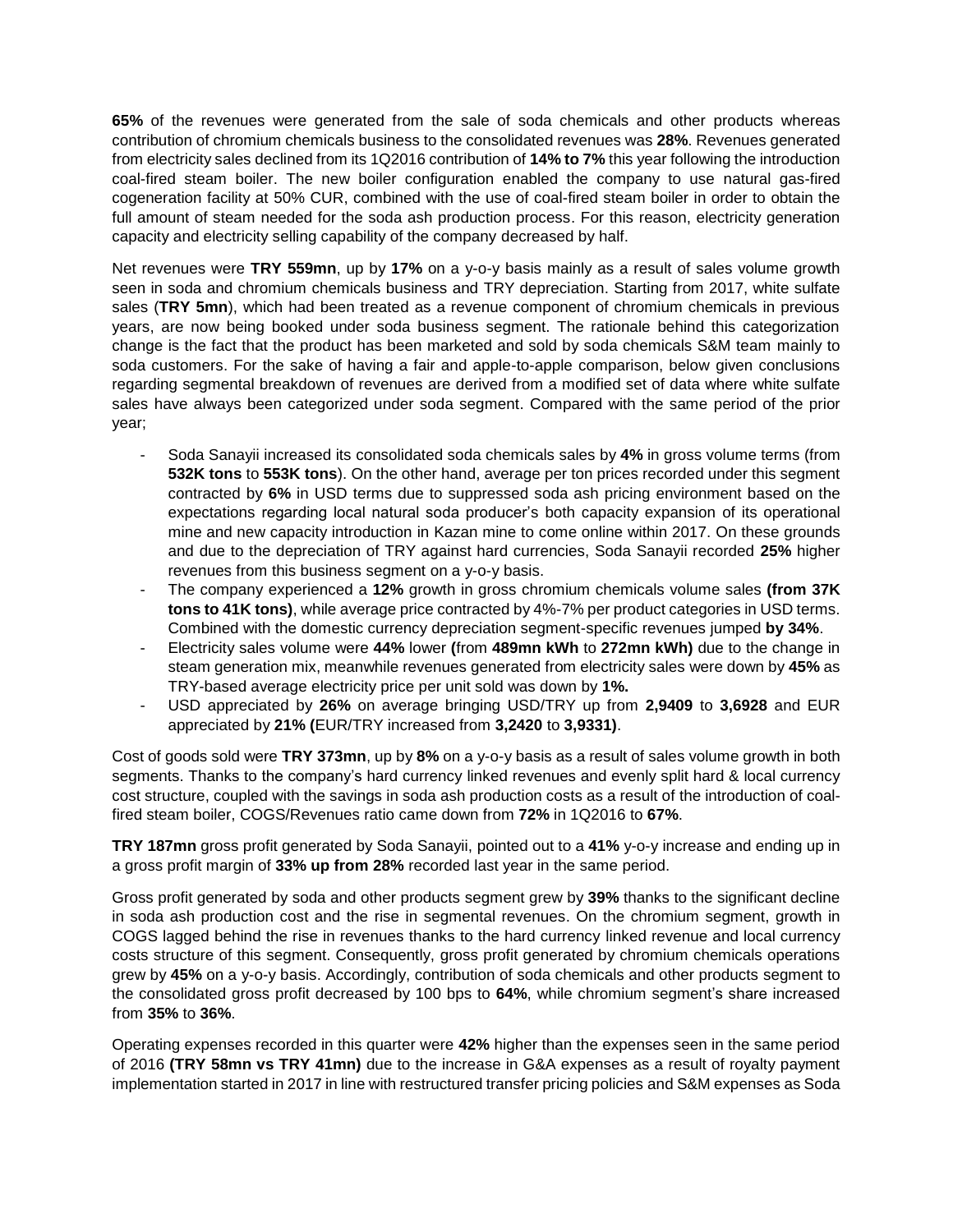Sanayii is now required to make more non-group sales under soda segment. OPEX/Revenues ratio recorded for the period was **10,3%** up from **8,5%** seen in 1Q2016.

Based on the financial reporting principles, FX gains and losses in relation with the operations are booked under "other operating income and expenses". In 1Q2017, Soda Sanayii's net other **income** from main operations was **TRY 3 mn** whereas the company recorded **TRY 3mn** net other **expense** from main operations in 1Q2016. Based on average FX rates, q-o-q devaluation of TRY against USD and EUR were 13% and 11%, respectively. On the other hand, TRY depreciated by 3% against USD and 5% against EUR based on period-end rates. Higher level of FX rate fluctuation within the period translated into higher net other income.

Soda Sanayii continued to expand its investment portfolio by purchasing further **TRY 156mn** equivalent USD-denominated long-term fixed income securities with semi-annual coupon payments and consequently the portfolio's **effective interest rate** increased to **5,967%.** The company recorded **TRY 1,3mn** as revaluation gain on the fixed income securities, which is the sum of coupon payments received to its account until the reporting date and discounted value of future coupon payments and face values of the Eurobonds excluding the revaluation gains recorded in the previous periods. The company's share in profit/loss of associates were **TRY 25mn** in 1Q2017, up from **TRY 17mn** last year in the same period. Accordingly, Soda Sanayii's net income from investing activities including share in net profit of associates increased from **TRY 17mn** in 1Q2016 to **TRY 26mn** in 1Q2017.

Even in an environment of depressed product prices for the company's main operating area, Soda Sanayii was able to improve its operational performance thanks its continuous focus in increasing efficiency. Adjusted EBIT related to the period was **TRY 157mn** and EBITDA was **TRY 190mn** while the margins were **28% (up from 22% in 1Q2016)** and **34% (up from 28% in 1Q2016)**, respectively.

Soda Sanayii had a net financial income of **TRY 41mn** in 1Q2017 compared with **TRY 12mn** net financial losses recorded last year in the same period thanks to both increase in foreign currency deposits and rising FX rates.

In 1Q2017, the company recorded a net income of **TRY 168mn** and net margin of **30%** versus **TRY 87mn** and **18%** seen in the same period last year. On the other hand, on a q-o-q basis, Soda Sanayii 's net income contracted by **32%** due to the fact that it booked lower net foreign currency exchange income as the change in period beginning and ending USD/TRY rate was **3%** in 1Q2017 while it was **17%** in 4Q2016.

Compared to 2016 year-end, Soda Sanayii's USD-denominated net long position grew by **USD 19mn** (USD 15mn increase in total assets and USD 4mn decrease in total liabilities), meanwhile EUR-denominated net long position contracted by **EUR 13mn** (EUR 15mn and EUR 2mn decreases respectively in total assets and in total liabilities). Accordingly, the company's net long FX position increased by **TRY 53mn** to **TRY 902mn** in1Q2017.

Capital expenditures recorded by the company in the first three month of 2017 was **TRY 33mn**.

Soda Sanayii's gross debt increased by **TRY 164mn** from **TRY 384mn** in 4Q2016 to **TRY 548mn** mainly due to the rise in other payables to shareholders in relation with the cash dividend payables. Cash&cash equivalents' balance increased by **TRY 98mn** to **TRY 1.213mn**. Consequently, the company recorded a net cash of **TRY 666mn**, which is **TRY 66mn** lower than it was at the end of 2016.

## Important events during the reporting period;

In January 2017, Soda Sanayii announced its fiber glass industry investment decision through a newlyestablished fully-owned subsidiary.

At the Ordinary General Assembly that took place in March 2017, it was decided to distribute TRY 200mn cash dividend and TRY 77mn bonus shares on the company's 2016 net profit.